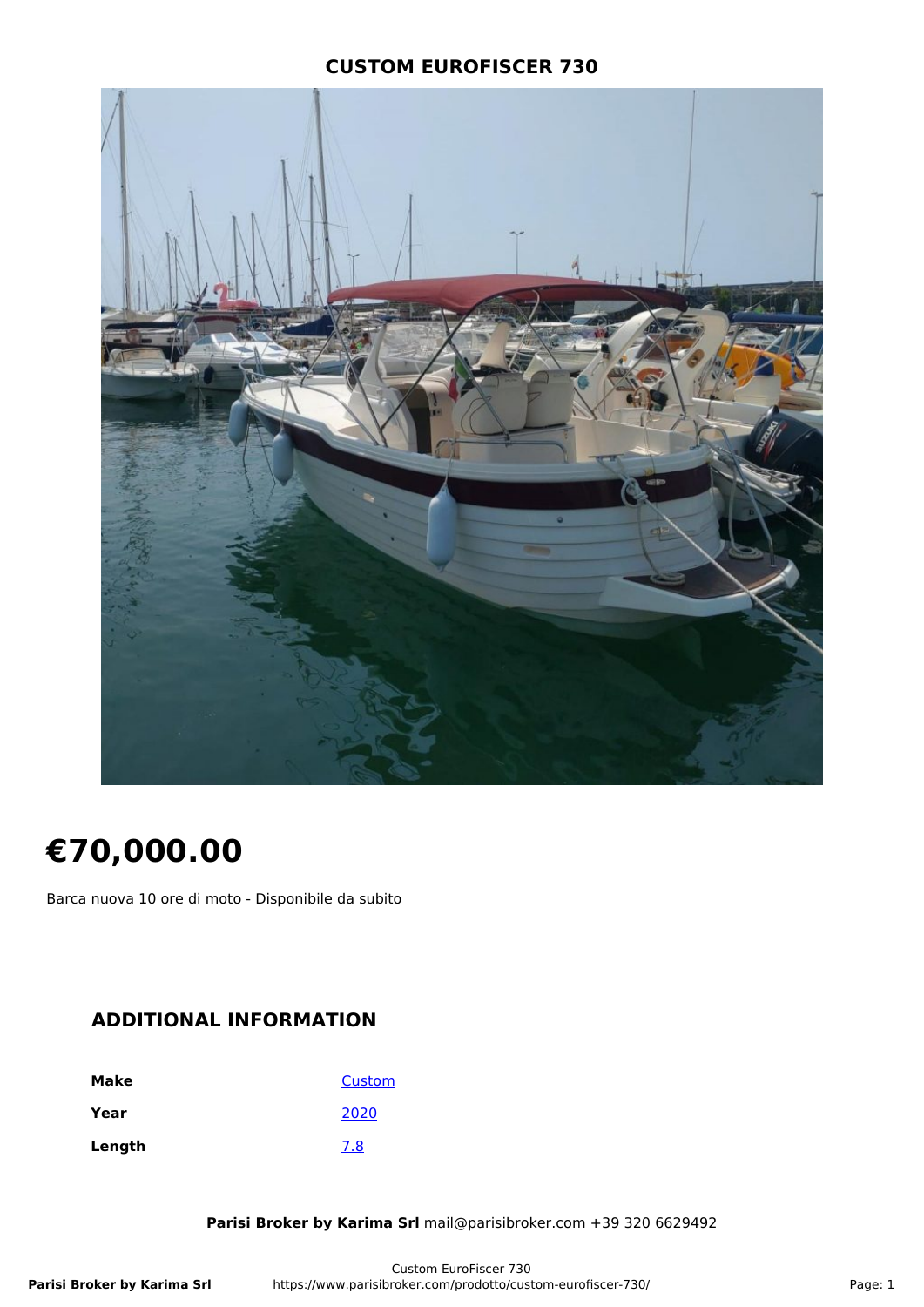| Power     | Power           |
|-----------|-----------------|
| Cruiser   | <b>Cruisers</b> |
| Condition | <b>Used</b>     |
| Location  | IT              |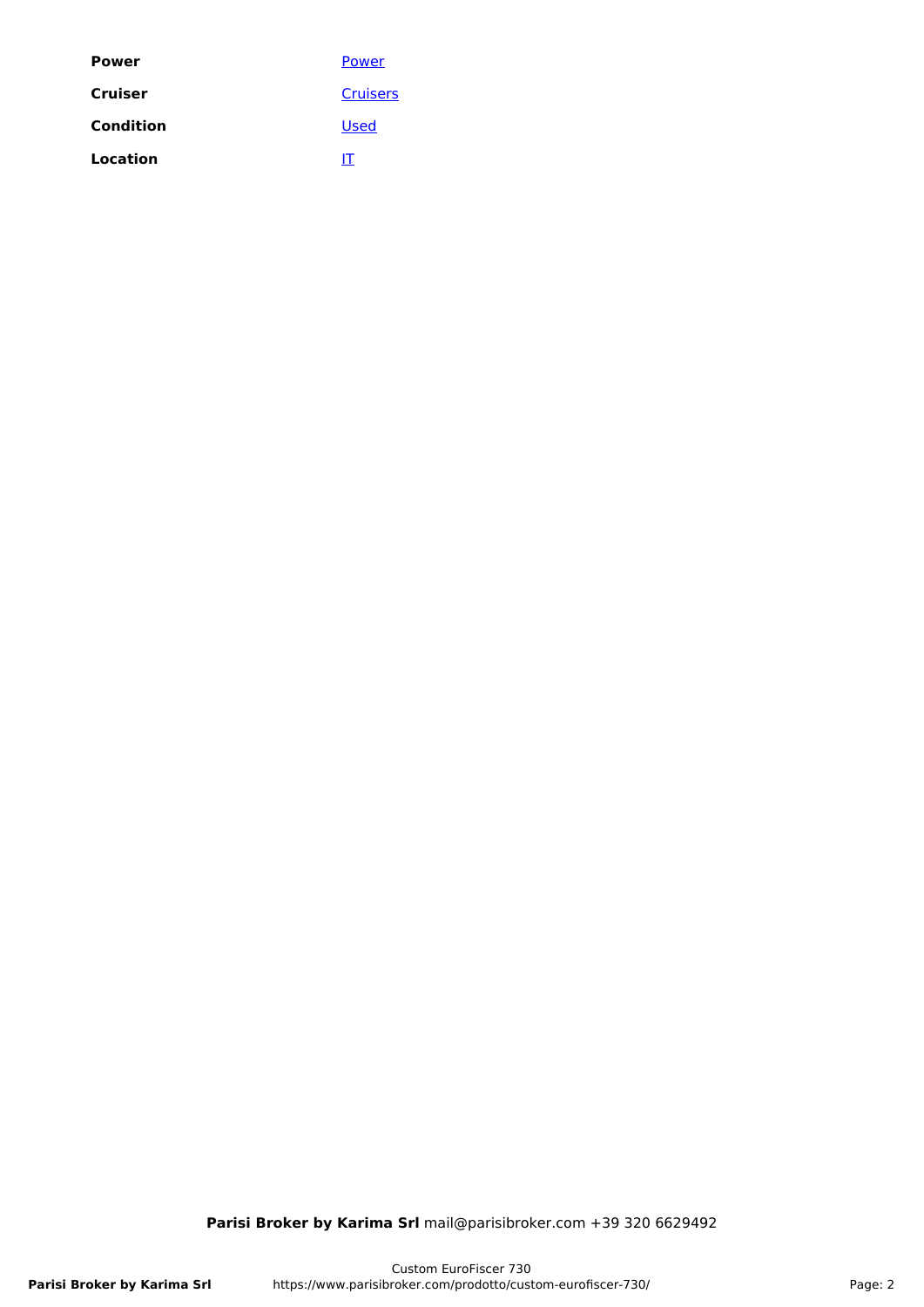### **PRODUCT DESCRIPTION**

#### **2020 Custom EuroFiscer 730**

Barca nuova 10 ore di moto - Disponibile da subito

### **BASIC BOAT INFO**

| Price:        | 70000             |
|---------------|-------------------|
| Tax Status:   | N/A IT Paid       |
| Make:         | Custom            |
| Model:        | EuroFiscer 730    |
| Year:         | 2020              |
| Condition:    | Used              |
| Category:     | Power             |
| Builder:      |                   |
| Designer:     | Monohull          |
| Construction: | <b>Fiberglass</b> |
|               |                   |

### **PROPULSIONE**

#### **Engine #1**

| Make:                                                                                  | <b>ATM</b>      |
|----------------------------------------------------------------------------------------|-----------------|
| Model:                                                                                 | CR.             |
| Fuel:                                                                                  | diesel          |
| Engine Power:                                                                          | 155 hp          |
| Type:                                                                                  | Inboard         |
| Propeller type:                                                                        | 3 Blade, Bronze |
| Engine Hours:                                                                          | 10              |
| Make:<br>Model:<br>Fuel:<br>Engine Power:<br>Type:<br>Propeller type:<br>Engine Hours: | hp              |

# **CARATTERISTICHE**

| Pompa di sentina<br>manuale: | ✓            |
|------------------------------|--------------|
| Radio:                       | $\checkmark$ |
| Bussola:                     | $\checkmark$ |
| Frigorifero:                 | $\checkmark$ |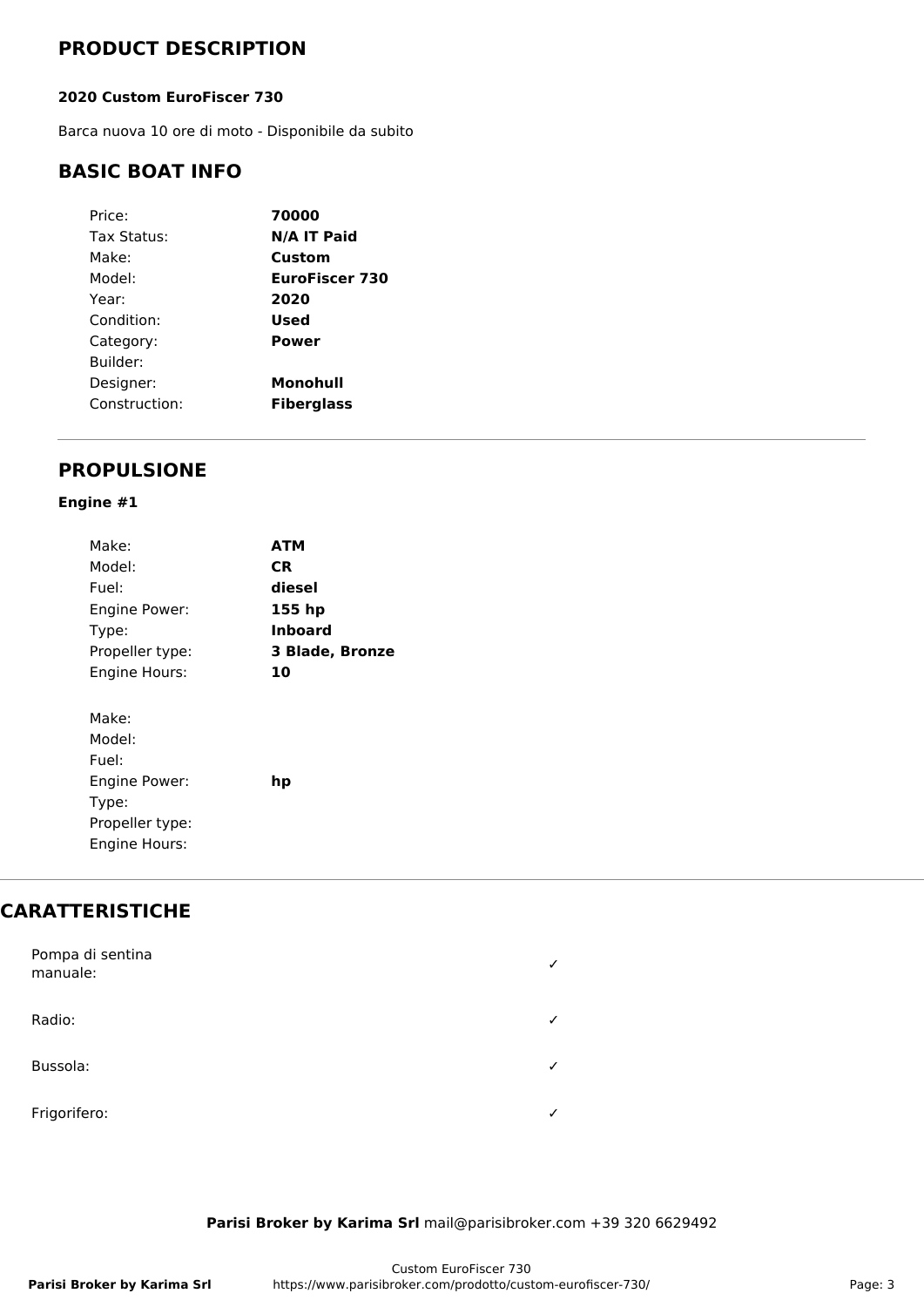| Pompa di sentina<br>elettrica: | $\checkmark$ |
|--------------------------------|--------------|
| Elica di prua:                 | $\checkmark$ |
| Doccia pozzetto:               | $\checkmark$ |
| WC marino:                     | $\checkmark$ |
| Potenza da banchina:           | ✓            |
| Scaletta bagno:                | $\checkmark$ |
| Copertura pozzetto:            | ✓            |
| Caricabatterie:                | $\checkmark$ |
| Altoparlanti di pozzetto:      | $\checkmark$ |
| Cuscineria pozzetto:           | ✓            |

### **MISURE**

#### **Velocità e distanza**

| Velocità di crociera: | 14 kn |
|-----------------------|-------|
| Velocità massima:     | 21 kn |

#### **Dimensioni**

| Lunghezza totale:  | 8 m (26'2 ft)      |
|--------------------|--------------------|
| Lunghezza coperta: | 7.3 m (24 ft)      |
| Pescaggio massimo: | $0.8$ m $(2'6$ ft) |
| Baglio:            | $2.68$ m (8'8 ft)  |

#### **Varie**

| Portata sedute:     | persone         |
|---------------------|-----------------|
| Windlass:           | <b>Electric</b> |
| Portata zattera:    | persone         |
| Circuito elettrico: | 12V             |

#### **Serbatoi**

| Serbatoio acqua dolce: | 60 L  |
|------------------------|-------|
| Serbatoio carburante:  | 150 L |
| Serbatoio acque nere:  |       |

#### **Sistemazioni**

| Cuccette singole: |  |
|-------------------|--|
| Cuccette doppie:  |  |
| Cuccette twin:    |  |
| Cabine:           |  |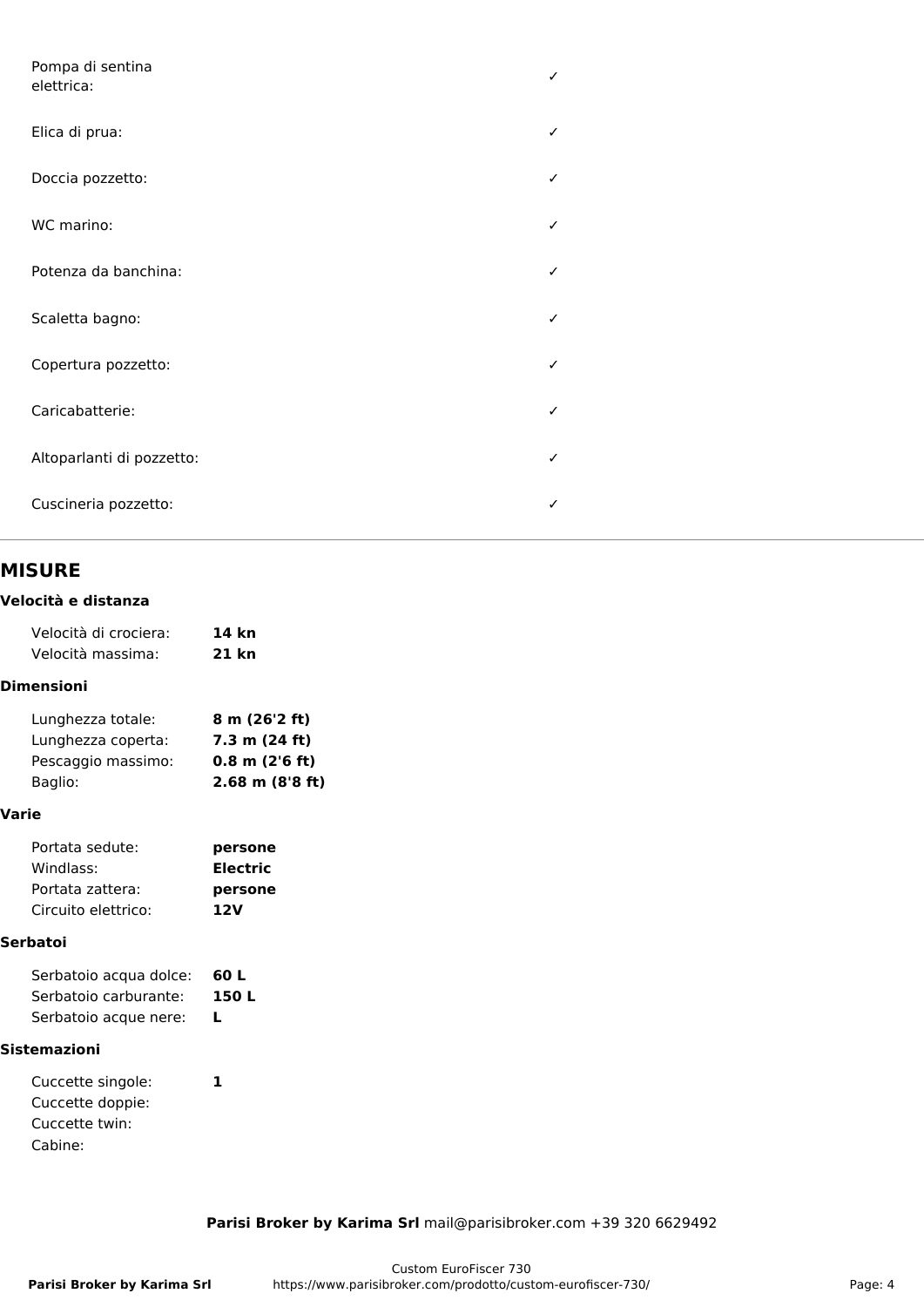### **OTHER**

Heads Count: Maximum number of passengers: 8 Trim tabs: Drive Type:Direct Windlass Type: Electric Boat Class: Cruisers

# **DECLINAZIONE DI RESPONSABILITÀ**

La Società pubblica i dettagli di questa imbarcazione in buona fede e non può pertanto avvallare o garantire l'esattezza di tale informazione

# **CUSTOMCONTACTINFORMATION**

www.parisibroker.com

# **DECLINAZIONE DI RESPONSABILITÀ**

### **DISCLAIMER**

The Company offers the details of this vessel in good faith but cannot guarantee or warrant the accuracy of this information nor warrant the condition of the vessel. A buyer should instruct his agents, or his surveyors, to

investigate such details as the buyer desires validated. This vessel is offered subject to prior sale, price change, or withdrawal without notice.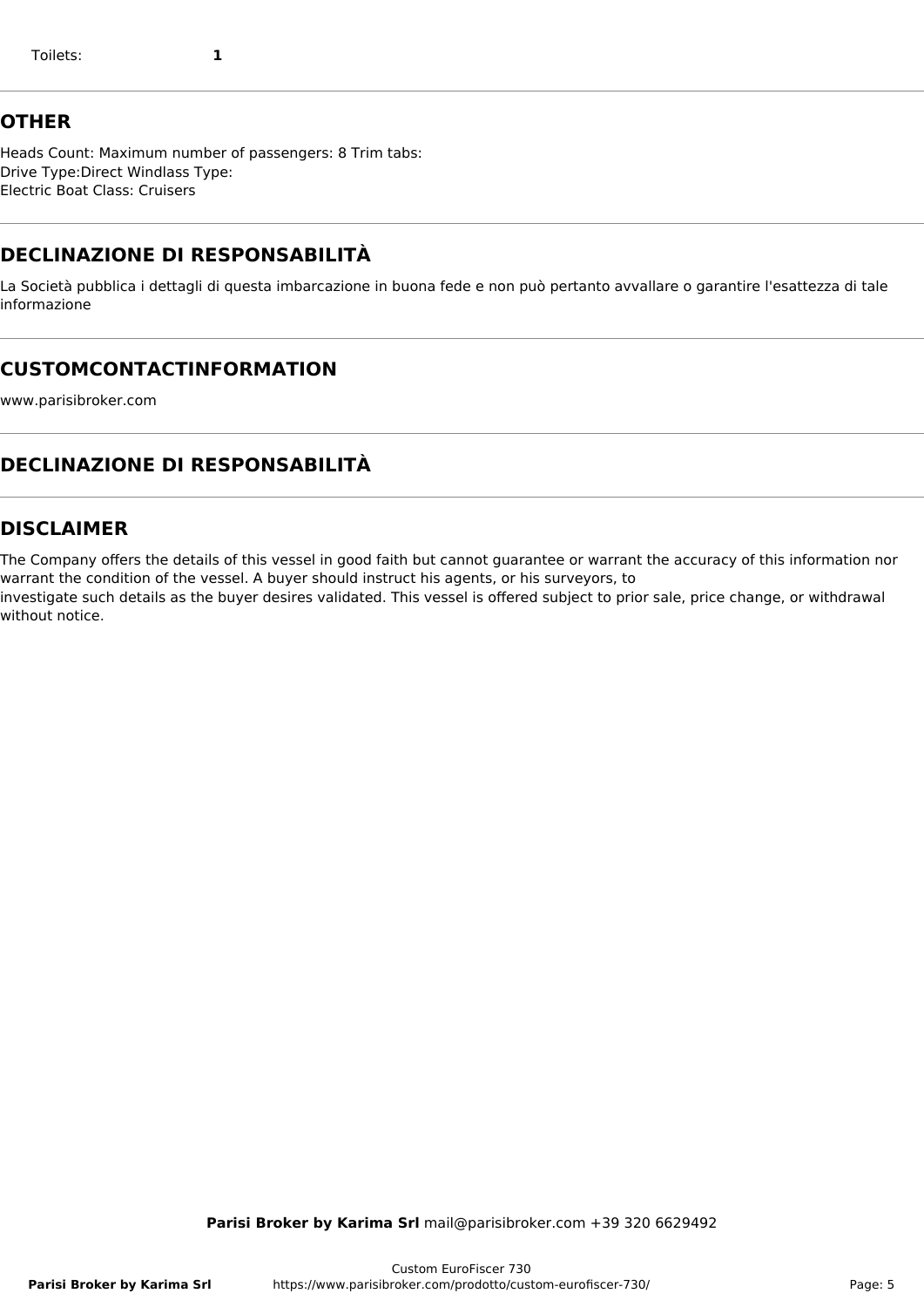### **GALLERY IMAGES**

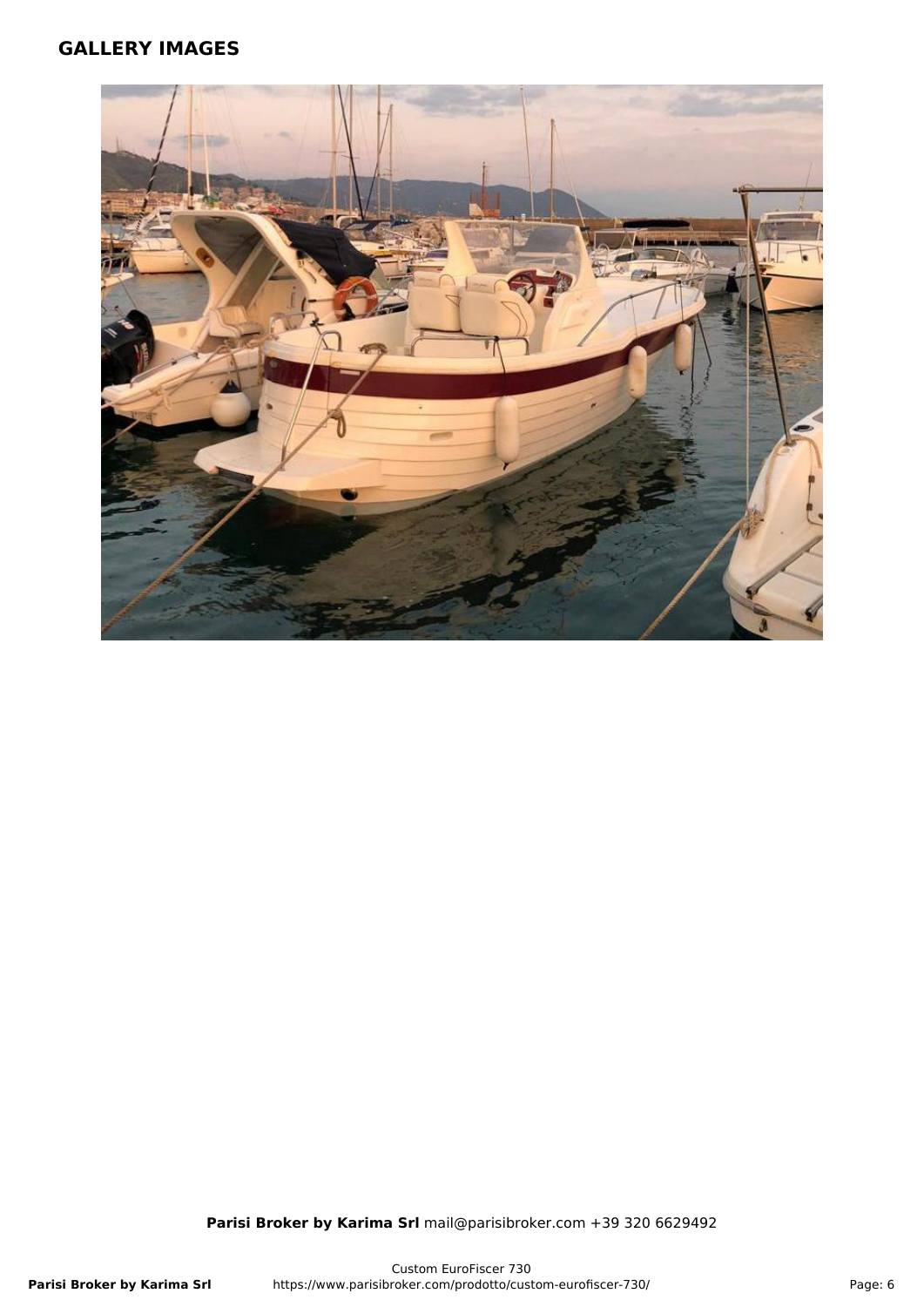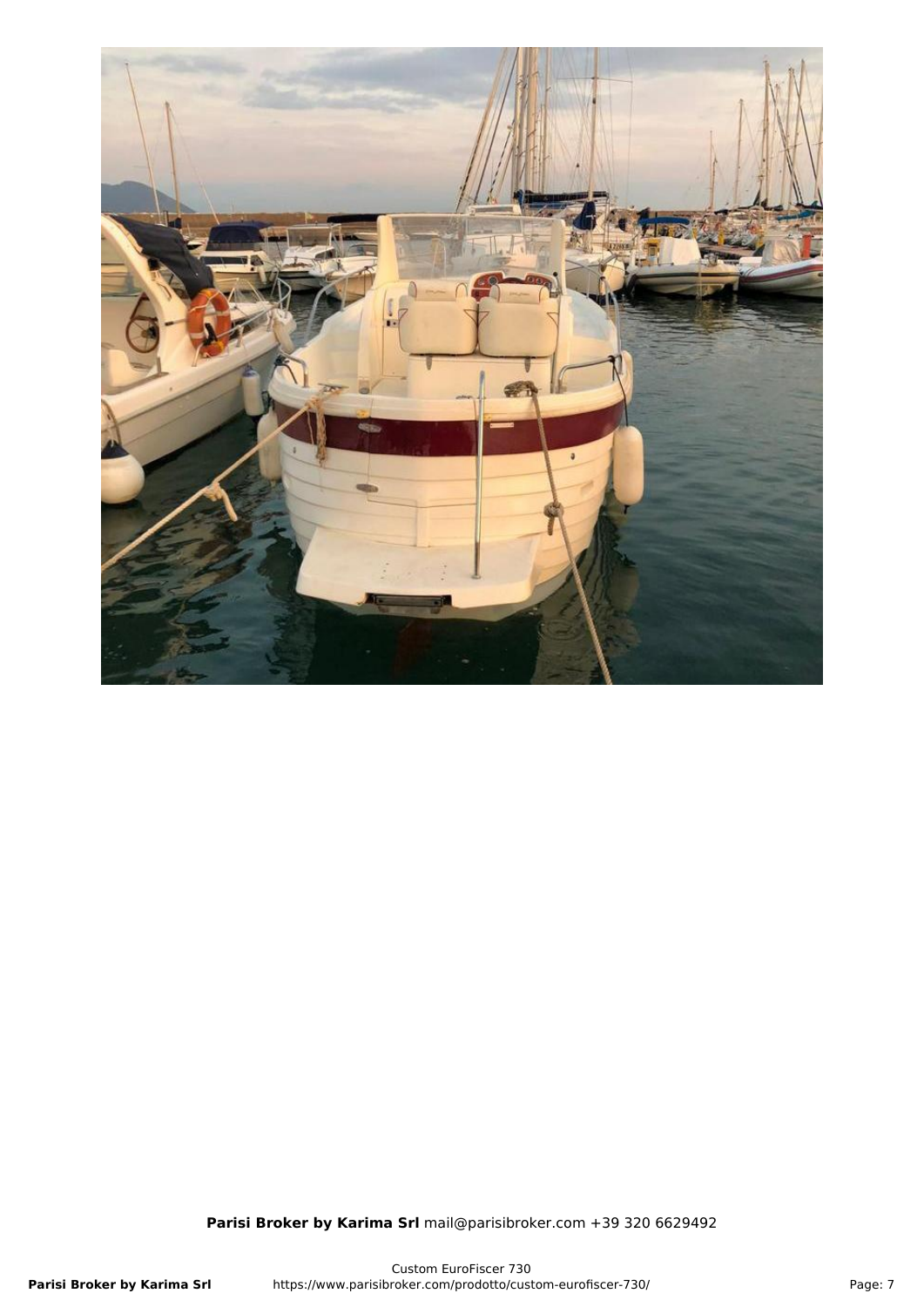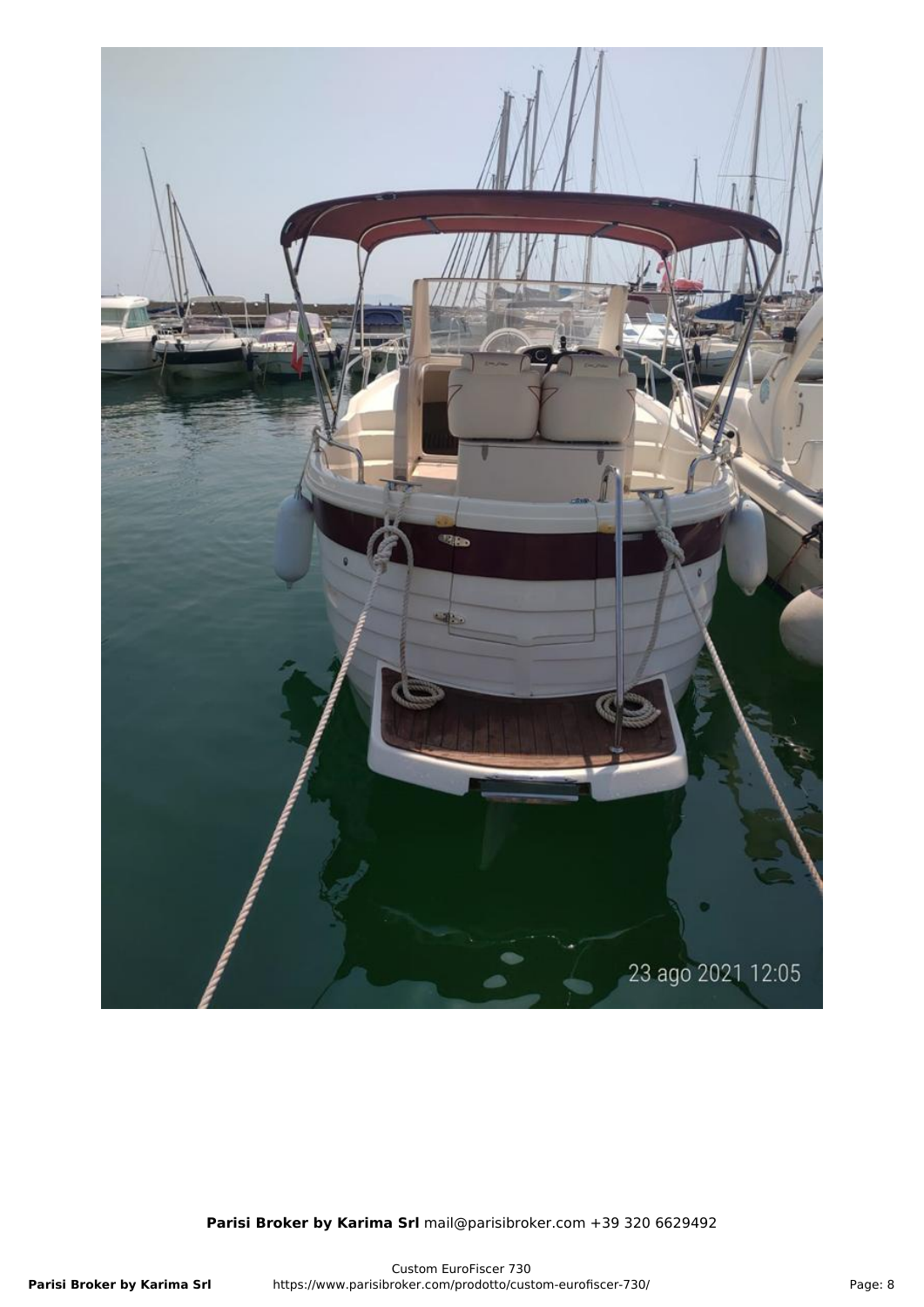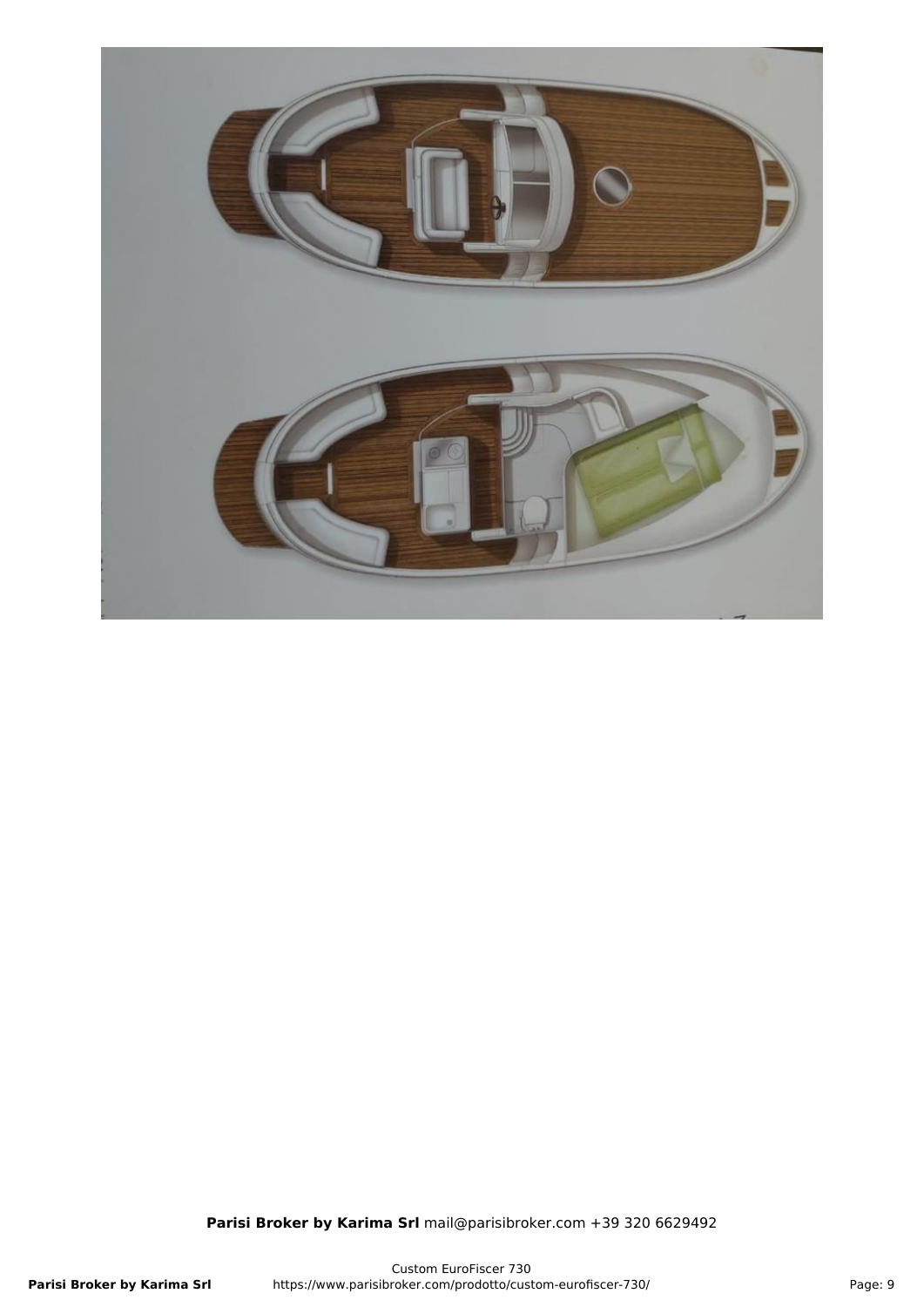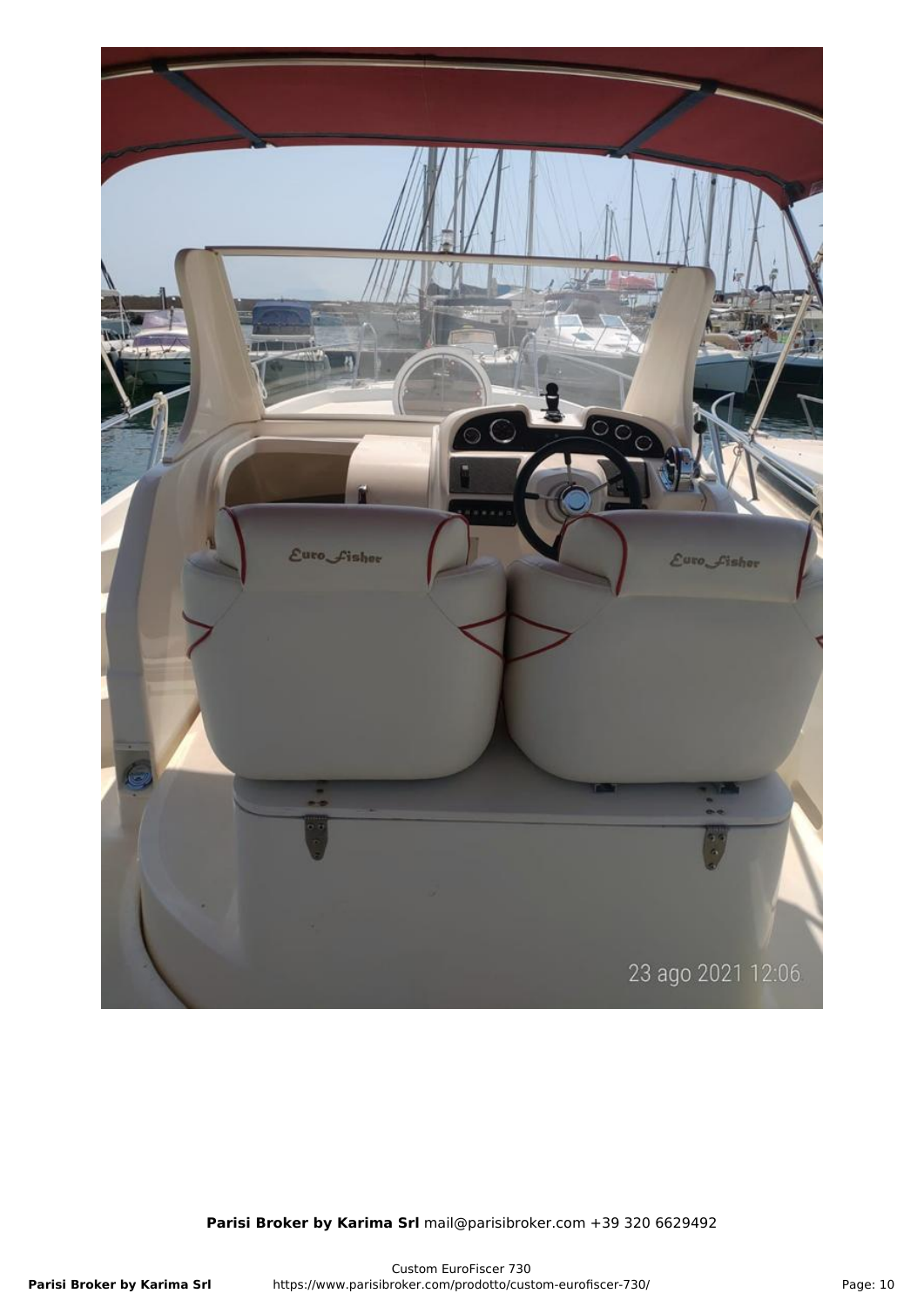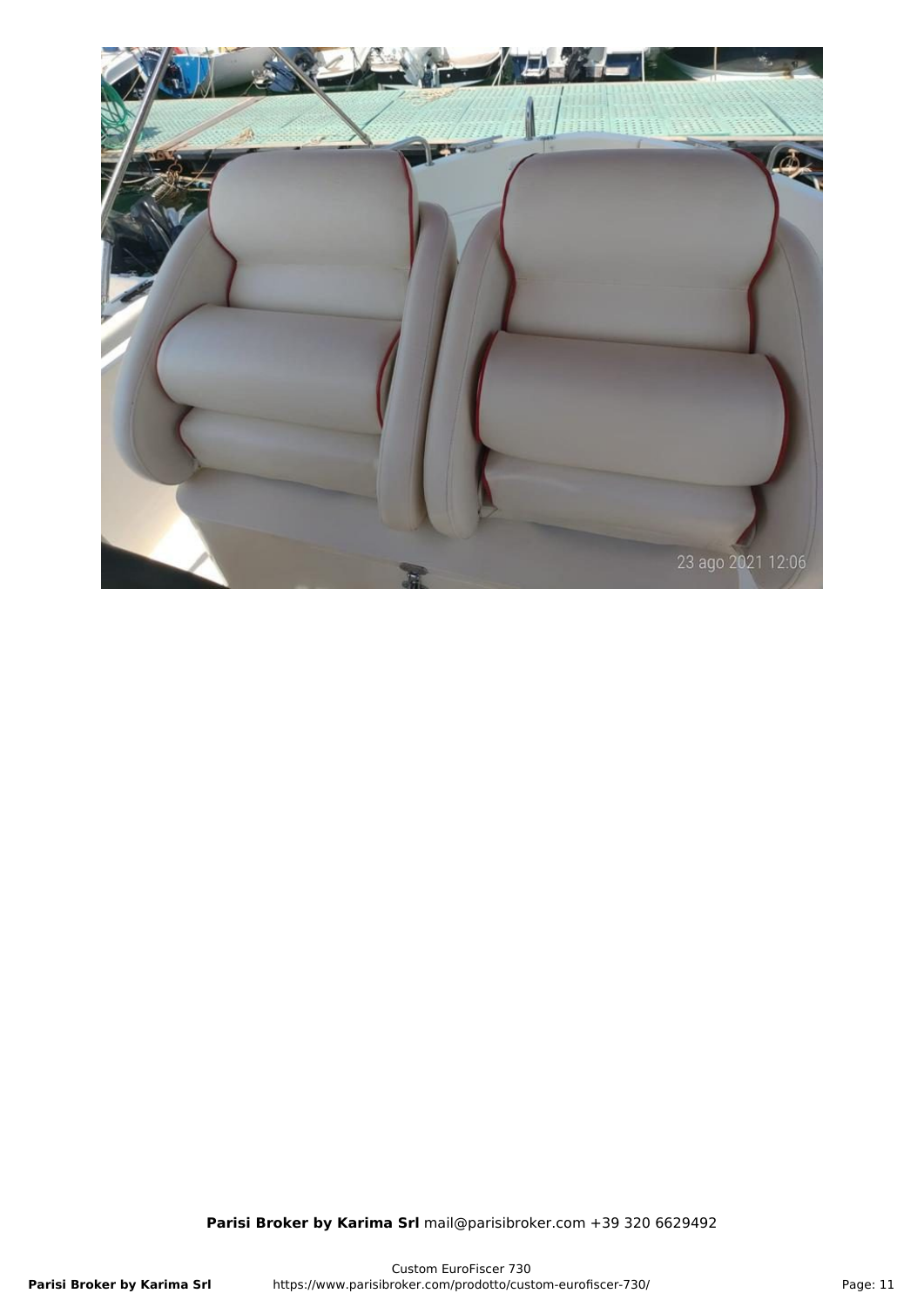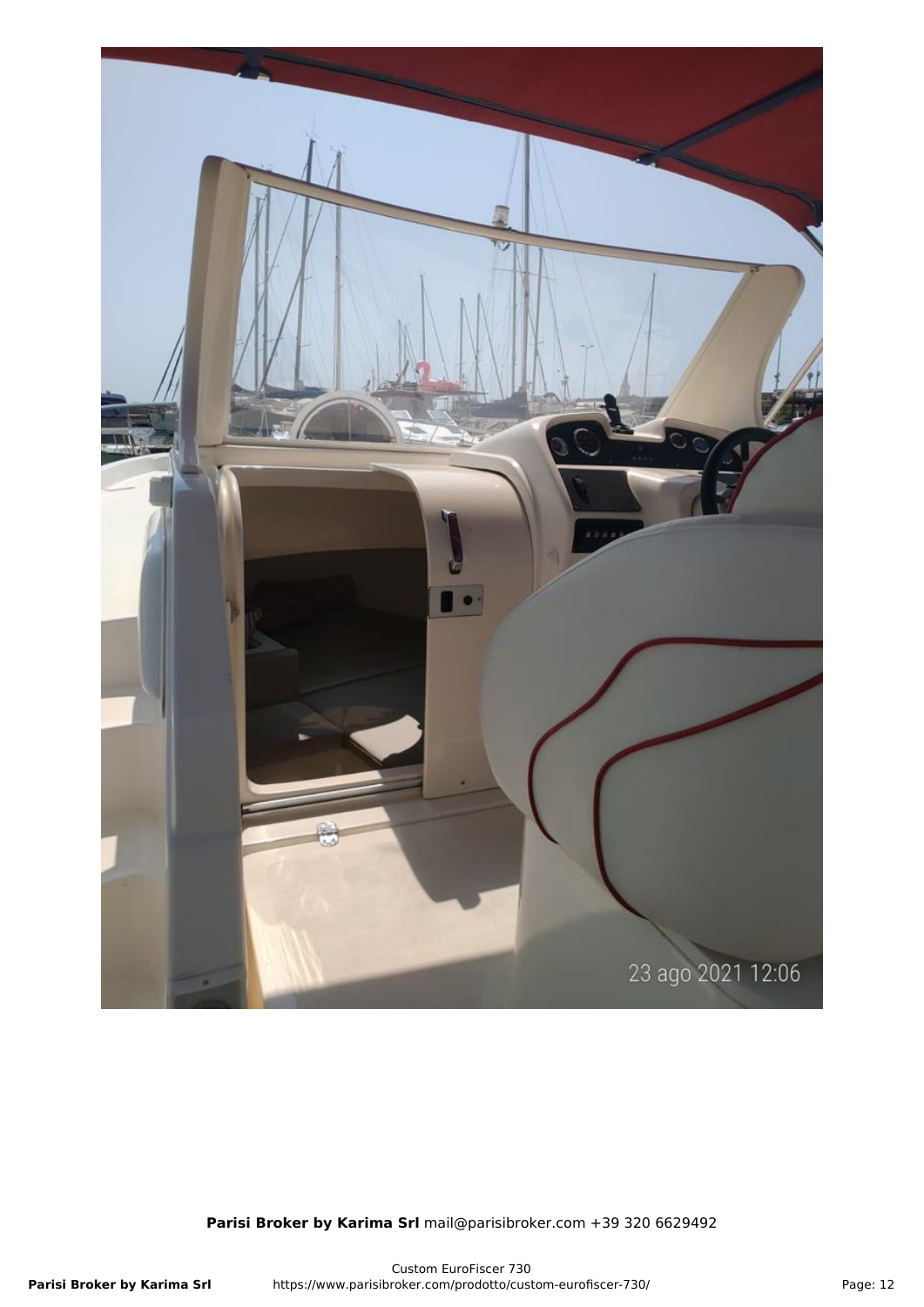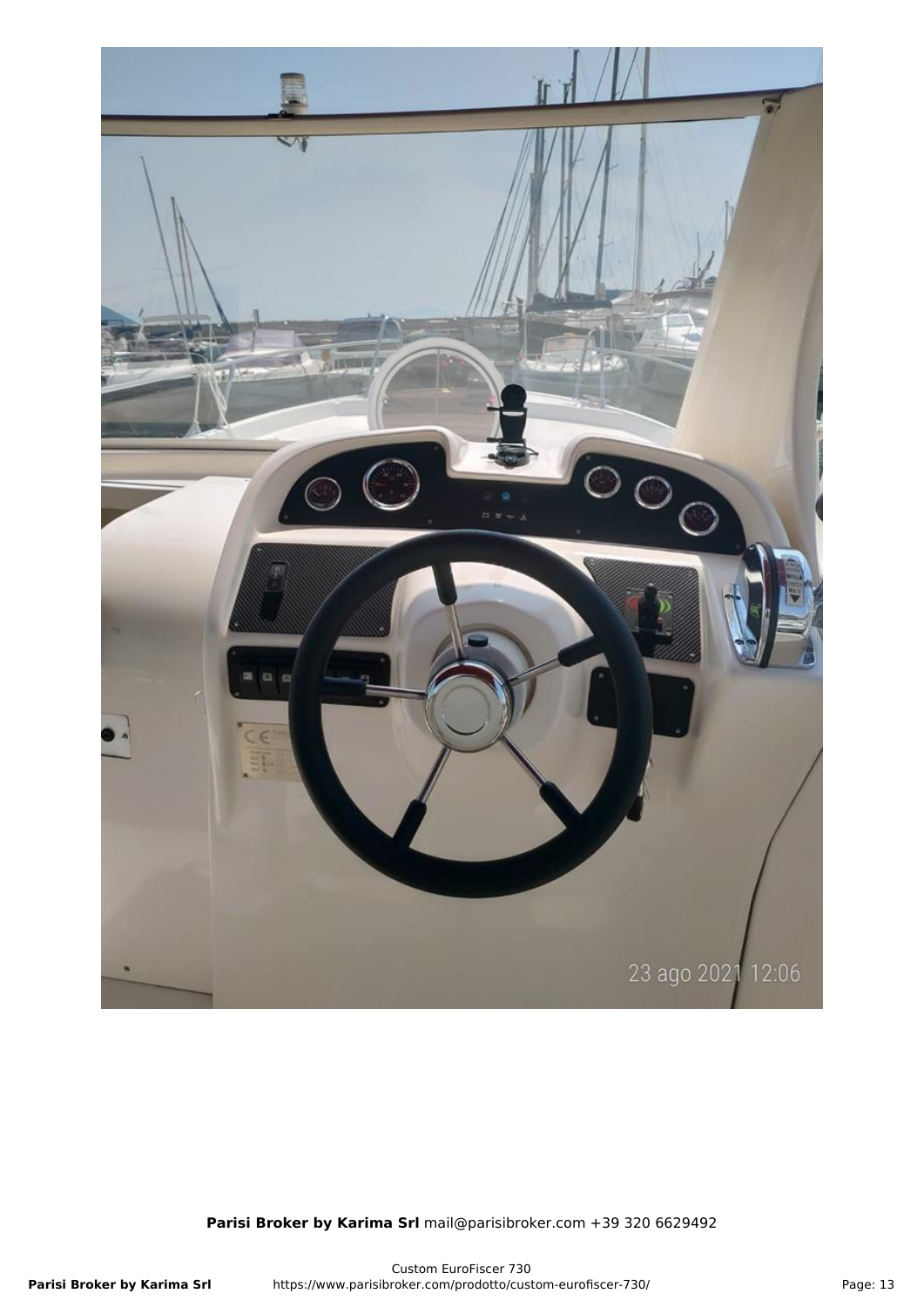